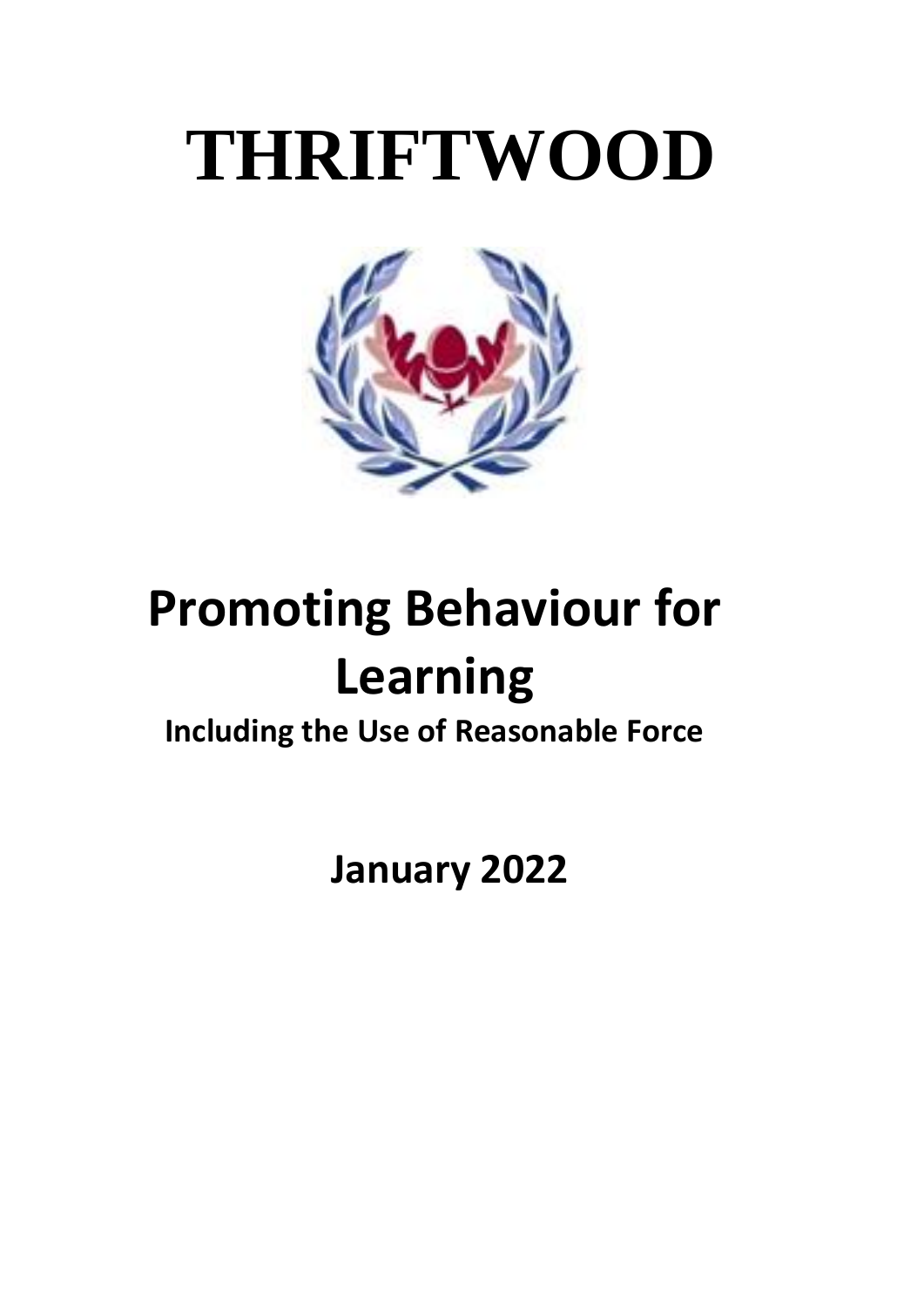#### **STATEMENT OF PURPOSE**

This Policy is used in conjunction with: -

- Child Protection Policy •
- Anti-Bullying Policy •
- StaffCodeofConduct Policy •

At Thriftwood we have high expectations of behaviour and personal achievement for all of our students. Thisis established by providing a caring and stimulatingenvironment. Studentsare encouragedtobeindependent,developself-control and show respect for others. The use of rewards and sanctions is an integral part of successful student management and is both consistent and fair, to meet individual needs. We believe that good behaviour promotes effective learning. Staff, parents and students themselves are essential in ensuring that this is understood and maintained.

#### **THRIFTWOOD VALUES**

At Thriftwood we believe in the importance of relationships, ensuring children feel valued, safe and secure, providing a sense of connection with a member of staff and a belonging to the whole school community. Our school reflects the values of the Essex Approach to understanding behaviour and supporting emotional wellbeing known as Trauma Perceptive Practice (TPP)

- Compassion and Kindness
- Hope
- Connection and Belonging

We endeavour to make sure that at our academy these values run through all the academy policies and practice.

#### **THRIFTWOOD ETHOS**

It is a core aim of Thriftwood that every member of the academy community feels valued and respected, and that each person is treated fairly and well. We are a caring community, whose values are built on mutual trust and respect for all. This Promoting Behaviour for Learning policy is therefore designed to support the way in which all members of the academy can live and work together in a supportive way. It aims to promote an environment where everyone feels happy, safe and secure and able to learn.

We value each individual child and work with families, the community and beyond to offer diverse experiences and support for students and families in a caring and safe environment. We develop children to be confident, life-long learners and compassionate, respectful members of their community and the world. We always prioritise the safety of our students and staff. Everything we do in school and college is underpinned by our safeguarding procedures.

Strong relationships between staff and students are vital. Our staff are fair and consistent with students (considering individual needs) enabling students to feel safe. Equally, our staff are approachable and there to help (not only there to discipline) and we help our children to understand this. It is also recognised that for some children and young people, variance on these processes will be made in order to meet any specific social, emotional, learning or other needs which require a personalised approach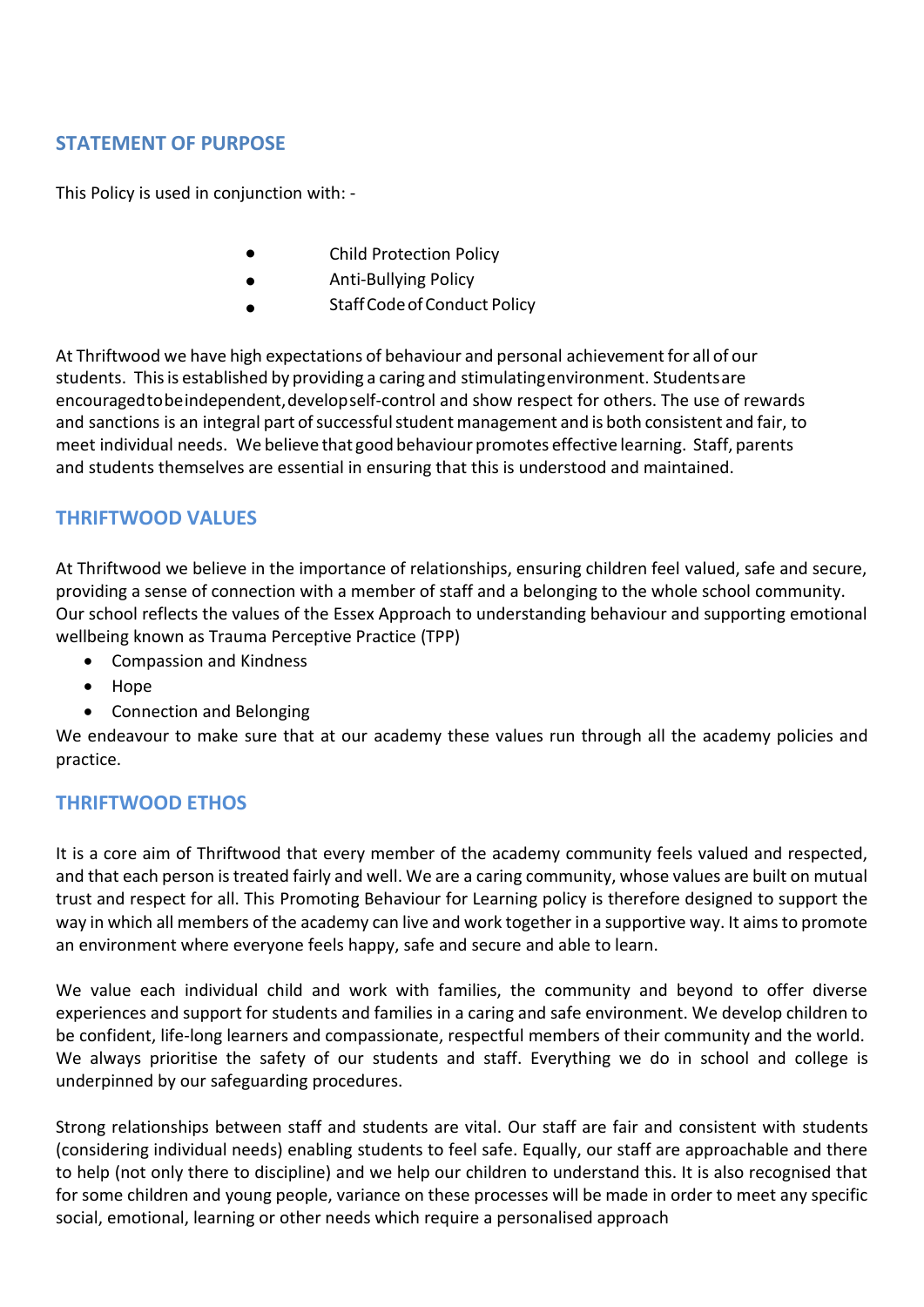#### **A RELATIONAL BEHAVIOUR MODEL**

At Thriftwood we adopt and use the relational behaviour model which is the approach from TPP. The following table explains how it is applied

| Behaviour is something to                           | interpret                                                                                  |
|-----------------------------------------------------|--------------------------------------------------------------------------------------------|
| Children and young people                           | are prone to make mistakes and are highly responsive to<br>the environment and the context |
| Behaviour management is predominantly<br>through    | relationships                                                                              |
| Children who don't manage should be                 | understood and included                                                                    |
| Boundaries and limits are to                        | keep everyone safe and to meet everyone's needs                                            |
| Rules should be                                     | developed together and adapted where needed                                                |
| Consequences are                                    | only used within a process of restore and repair                                           |
| 'Inappropriate' behaviour is                        | a sign of unmet need, stress (difficulty in coping), lack of<br>understanding and skills   |
| The causes of the difficulties are                  | mostly in the environment and within the context of<br>relationships                       |
| The solutions lie in                                | understanding what the behaviour tells us about the<br>child and their need                |
| Practice and policy effectiveness is<br>measured by | wellbeing and the capacity to adapt and make<br>reasonable adjustments to meet the needs   |

#### **ROLES OF STUDENTS AND STAFF**

#### **The role of the student**

There is a clear expectation that pupils should uphold expectations for behaviour by:

- Co-operating with and helping others
- Preparing themselves for learning
- Accepting responsibility for their actions
- Seeking ways of improving themselves (personal achievement)
- Contributing to the positive life of the academy (community excellence)

Students are encouraged to take responsibility for their own actions and participate in repair and restore sessions with both staff and peers.

#### **The role of the Learning Mentor / Learning Support Assistant**

Support staff are responsible for the welfare of the students in collaboration with the teaching staff. They will help to communicate and manage individual strategies and take part in individual or group discussion time, as well as record incidents and observations. They will help to prepare studentsfor their day and review achievement and progress during the course of the day.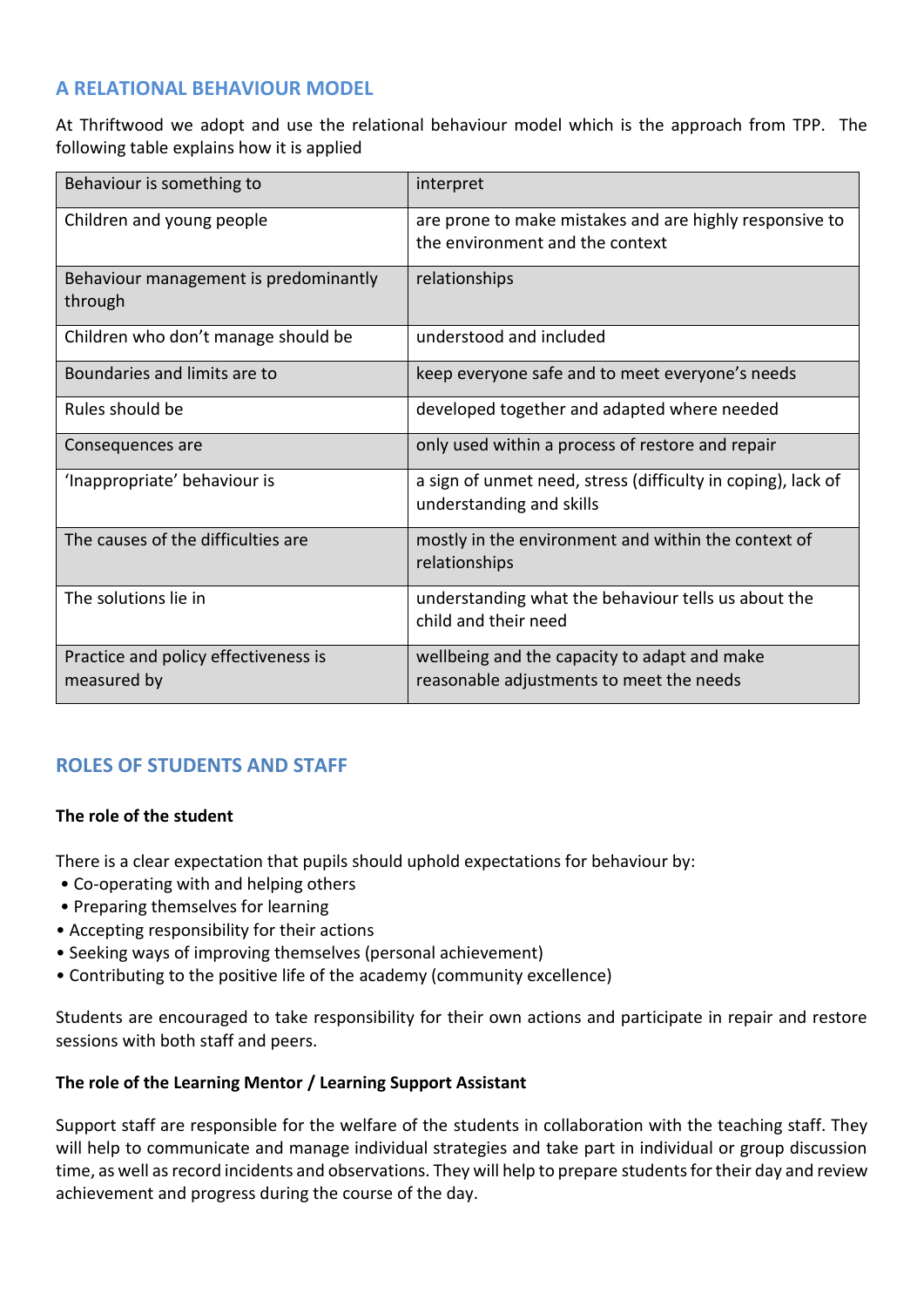#### **The role of the class teacher/form tutor/phase leader**

The teacher works in partnership with the support staff in order to support the needs of the students in the classroom and create a calm and comfortable environment conducive to learning. Each teacher has charge of the overall management of the class and classroom, the daily routine, the structure and organisation of lessons and activities as well as curriculum content and delivery. The form tutor is the first point of contact for any issues with behaviour or wellbeing and will liaise with the phase leader and parents/carers as required.

#### **The Pastoral Team**

If strategies at class or phase level are proving unsuccessful and extra support is needed, the pastoral team may be consulted for extra support and interventions. The pastoral team hold monthly meetings with phase leaders to review the wellbeing and progress of all students. At this meeting students are ragged (red, amber, green) according to the level of concern and students requiring extra support and intervention are identified. The pastoral team will then liaise to arrange these interventions.

#### **The role of the Senior Leadership Team**

The SLT ensures staff have timely and regular training to support them with student development, behaviour and wellbeing. The SLT seeks additional resources, which could include alternative provision or staffing arrangements in order to help manage challenging behaviour. The SEAX Trust wellbeing policy provides guidance for the SLT in supporting staff's health and wellbeing, in order to respond to our students appropriately and effectively.

#### **All staff**

- Are responsible for supporting the safety and other needs of children across the school. Where a student is seen to be having difficulties, they should be treated with respect and understanding
- Always endeavour to have private discussions with students in order to help support any issues that are arising
- Use the key principles outlined in this policy to support the needs of all our students
- Take responsibility for their own personal safety and wellbeing
- Contribute actively to risk assessment, and be familiar with policies, guidelines, control measures, instructions and reporting procedures
- Participate positively in appropriate training.
- Follow the principle of '**connection before correction'**

#### **MANAGING BEHAVIOUR**

At our school and college we believe that understanding what the behaviour is communicating to us is the first part for planning a response.

In order to promote positive behaviours, it is expected that in each part of the school / college there will be:

Effective presence/supervision/time keeping of all staff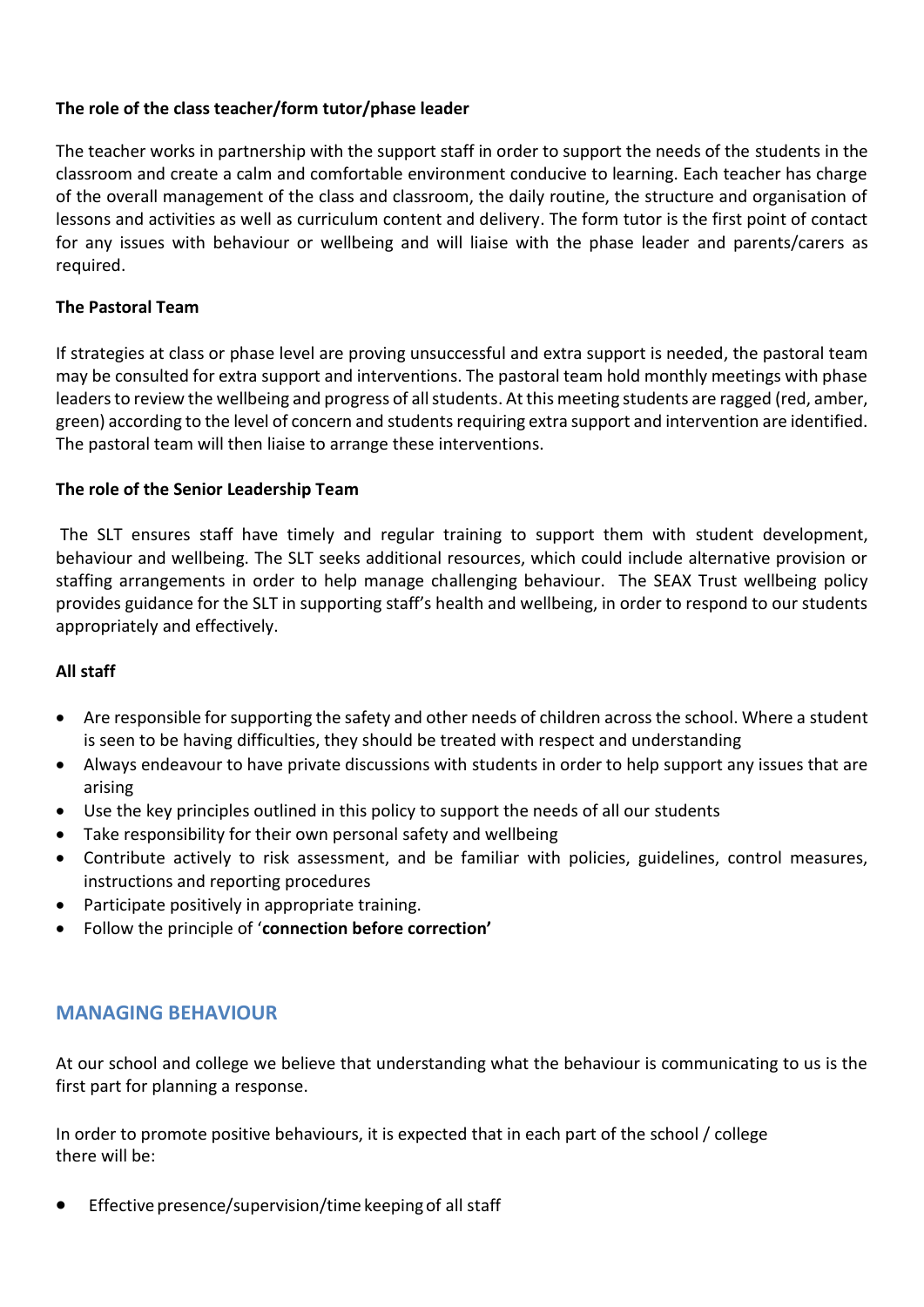- Consistent application of rules
- Supportive yet firm approach/style
- Focused attention
- High expectation
- Effective match of curriculum to the individual
- Effective use of positive attitudes and rewards
- Team responsibility
- Good organisation of space/resources/timetable
- Appropriate forms of communication including visual means of support.

Thriftwood staff are trained on a yearly basis in supporting good behaviour for learning in our school. Training involves:

- Trauma Perceptive Practice
- Person centred practice
- Theuseofpositivebehaviourstrategies
- De-escalation
- The use of reasonable force and handling
- The use of time out

#### **HANDLING STUDENTS AND THE NEED FOR REASONABLE FORCE**

At Thriftwood we believe that it is every individual's right to be educated and work in a safe and secure environment. Therefore, at times, it is necessary to carry out the handling of students and the use of reasonable force.

As part of our Behaviour for Learning Policy, all staff at Thriftwood are aware of the regulations regardingthehandlingofstudents,whenincidentsoccur. Thriftwood follows the guidance set out in these documents:

#### *<https://www.gov.uk/government/publications/behaviour-and-discipline-in-schools>*

#### *<https://www.gov.uk/government/publications/use-of-reasonable-force-in-schools>*

[https://schools.essex.gov.uk/pupils/Safeguarding/Documents/Understanding%20and%20Supporting](https://schools.essex.gov.uk/pupils/Safeguarding/Documents/Understanding%20and%20Supporting%20Behaviour%20-%20Safe%20Practice%20for%20Schools%20-%20Autumn%202021.pdf) [%20Behaviour%20-%20Safe%20Practice%20for%20Schools%20-%20Autumn%202021.pdf](https://schools.essex.gov.uk/pupils/Safeguarding/Documents/Understanding%20and%20Supporting%20Behaviour%20-%20Safe%20Practice%20for%20Schools%20-%20Autumn%202021.pdf)

The Equality and Human Rights Commission (EHRC) 'Human Rights Framework for Restraint' (2019) sets out key principles within the Human Rights Act in relation to restraint in order to 'protect and respect the safety and dignity of people being restrained as well as those around them, including staff'.

The EHRC defines restraint as 'an act carried out with the purpose of restricting an individual's movement, liberty and / or freedom to act independently'. Keeping Children Safe in Education (DfE, 2021) states: "When using reasonable force in response to risks presented by incidents involving children with SEN or disabilities or with medical conditions, schools and colleges should in considering the risks carefully recognise the additional vulnerability of these groups. They should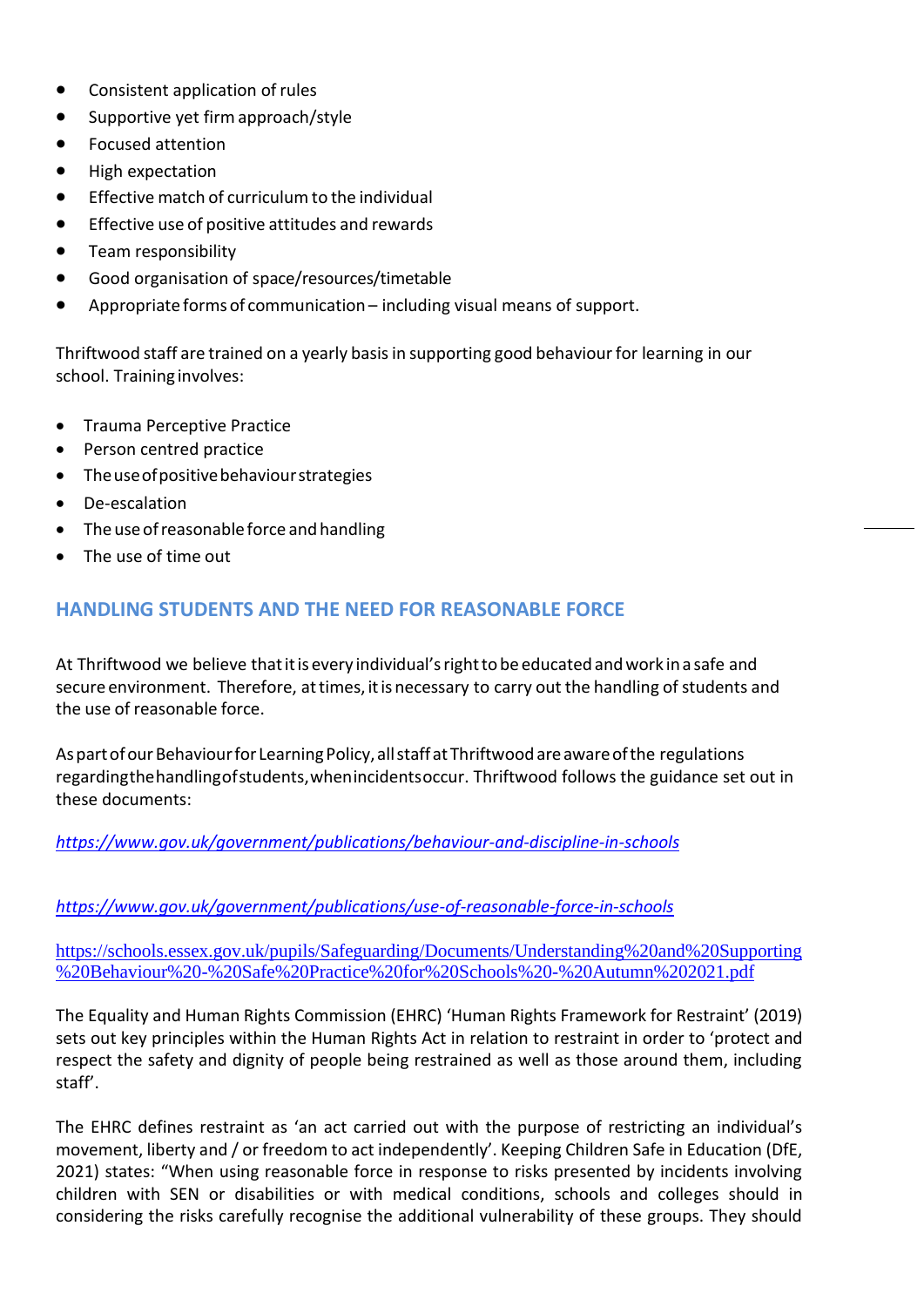also consider their duties under the Equality Act 2010 in relation to making reasonable adjustments, non-discrimination and their Public Sector Equality Duty. By planning positive and proactive behaviour support, for instance through drawing up individual behaviour plans for more vulnerable children, and agreeing them with parents and carers, schools and colleges can reduce the occurrence of challenging behaviour and the need to use reasonable force".

The Education Act 1996 forbids corporal punishment, but allows all teachers to use reasonable force to prevent a pupil from:

- committing a criminal offence
- injuring themselves or others
- damaging property
- acting in a way that is counter to maintaining good order and discipline at the school

There is no legal definition of when it is reasonable to use force. That will always depend on the precise circumstances of individual cases. To be judged lawful, the force used would need to be in proportion to the consequences it is intended to prevent. The degree of force used should always be the minimum needed to achieve the desired result.

#### **INCIDENT MANAGEMENT AND MINIMISING THE NEED TO USE FORCE**

All incidents of the nature described above are dealt with consistently by staff as follows:

- Assess situation and degree of risk. Decide on course of action:
	- a) talk down procedure, or
	- b) passive handling with a second adult present
- Prevent student from carrying out the actions as stated in the above guidance by employing handling techniques. This means that the only force used, is to safely control movement. Often this means each adult taking a safe hold on the wrist and upper arm and guiding to aseated position, in extreme cases this may involve safely manoeuvring a pupil to the floor or a safe location.
- Whilethehandlingisbeingcarriedout,talkdownprocedureis employed to de-escalate the pupil's behaviour.
- When the student is sufficiently calm, they will be released.
- Theincidentwillthenberecordedonan incident sheet by all those present. Opportunitiesfor talkingthroughtheincidentwillbeavailable for all participants.
- Action regarding discipline will then be decidedupon.
- Risk management plan drawn up in conjunction with parents.

#### **PROPORTIONATE RESPONSE**

'Proportionate Response' is understood by staff. This ensures that any physical interventions are proportionate to the situation. This is monitored via incident reports by the Leadership Team. Staff are aware of the process they need to follow when deciding to useforce.

#### **AUTHORISATION TO USE HANDLING**

TheHeadteacherpermanentlyauthorisesallstafftouselowlevel,non-restrictivehandling strategies such as: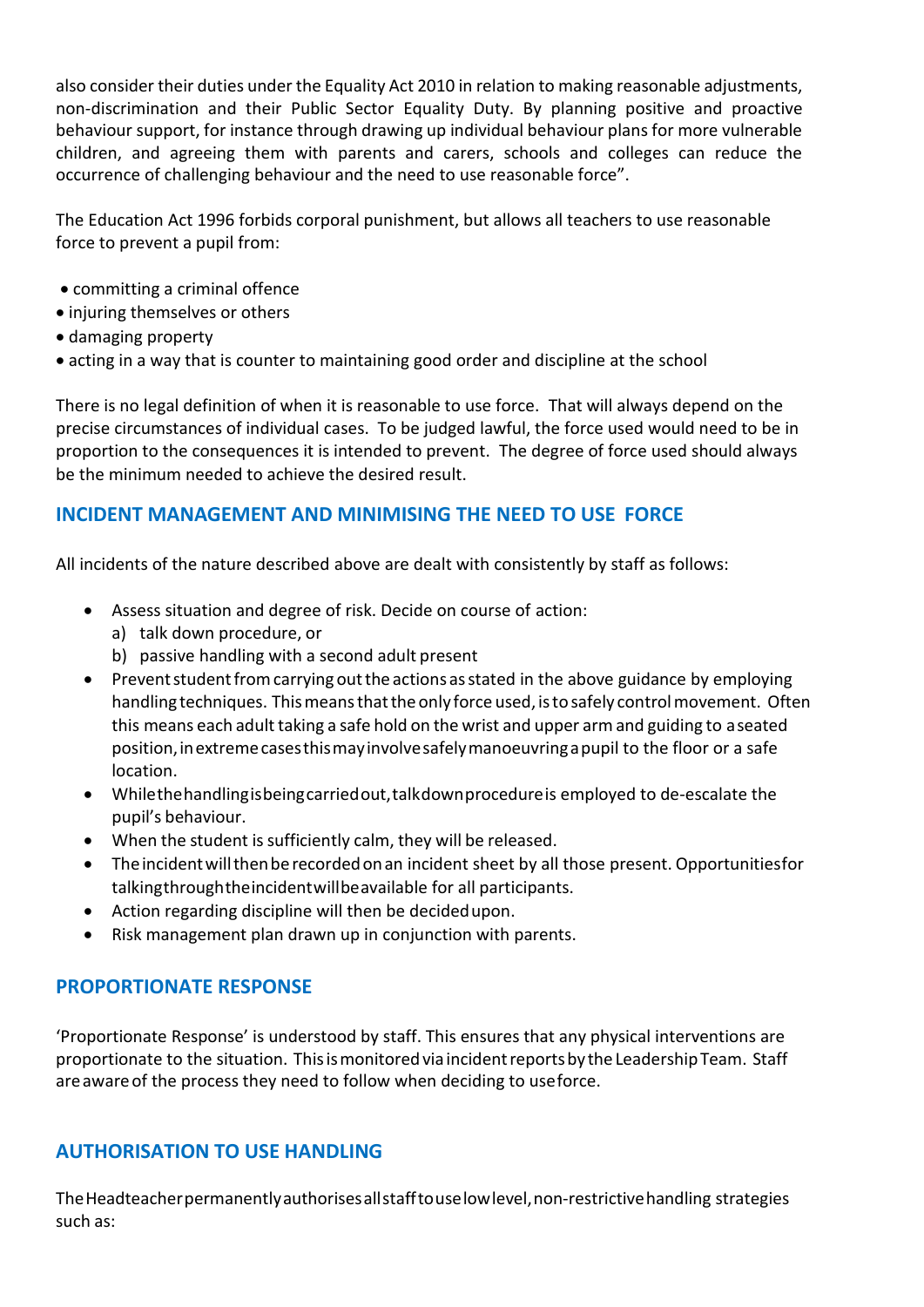- Guiding the use of the flat of the hand in the small of the pupil's back giving directions.
- Shepherding the use of non-verbal signals and guiding body
- Supporting pupils needing helpi.e. for pupils with stability problems, helping them up to and down from levels.
- Blocking–standinginthewayofpupilsincertaincircumstances.

(Students and visitors to the school are not authorised to discharge handling procedures).

The Headteacher authorises all staff to use the following strategies when the pupil contravenesthe guidelines given in Section 93 of the Education and Inspections Act 2006.

- Holding:
	- $\circ$  a pupil's hand for safety or prevention from running away.
	- o a pupil safely to remove them or move them.
- Confining:
	- o in circumstances where pupils are aggressive or attempting to run away and may be confined in a secure space or doors blocked preventing escape or to minimize the impact on other pupils.
	- $\circ$  shoes may be removed for staff and pupil safety.

#### **SECLUSION**

The school and college recognise that seclusion is a form of physical intervention. The use of 'time out' in a designated area is used in conjunction with this policy. Students demonstrating violent behavioursmaybetakento'timeout'wheretheywillnotneedtobe restrained.

The Headteacher authorises the Leadership Team and other trained staff to carry out acts of restraint.

- Restraint-studentsinextreme cases,wheretheymay injure themselves or others including staff may be held in a safe restraint. This will be done only to prevent harm to the student, other students or staff andto move to a safe location.
- Staffareawareofsafeholdswhendealingwithahighlychallenging situation

#### **COMMUNICATING WITH STUDENTS**

Studentswillbegivenacommentaryandwarningsaboutthehandlingthatistakingplace. All incidents will be recorded using the academy's Incident Report sheets/Arbor. Deciding to use force will result from making a judgment that:

- no other means would have the desired outcome
- the seriousness of the incident
- the relative risksof using force ratherthan not using force

#### **STAFF TRAINING**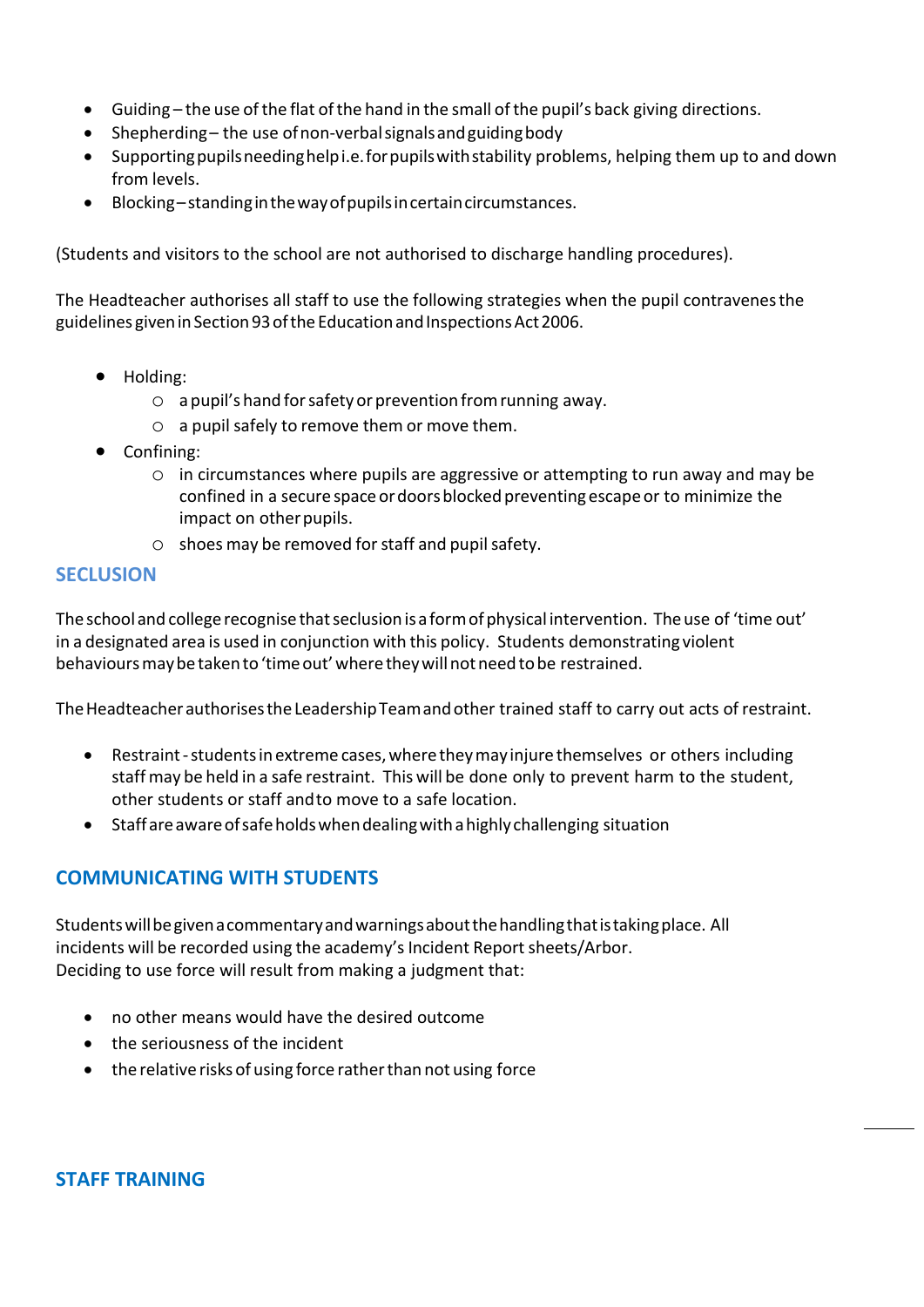Allstaffwillbe givenappropriate in-housetraining in the application ofthe Policyonce a year. New staff will be inductedwith the policy andwill be given amentorto supportthem in carrying out its contents.

The Local Academy Committee will be informed and kept up to datewith developmentsin this policy.

All staff have had training in Trauma Perceptive Practice which allows us to understand behaviour and support emotional wellbeing. This is fundamentally grounded in the following values:

Compassion and Kindness Hope Connection and Belonging

These values are vitally important for us all and equally apply to the adults at Thriftwood and to the wider school community. Becoming Trauma Perceptive encourages us all to think and act more boldly, through our values, policies and practice. This is vital in helping us to understand how to effectively support children and young people in our schools and beyond, whilst enabling us to create safe places where all can flourish, become resilient and learn.

#### **PLANNED USE OF PHYSICAL INTERVENTIONS**

Students who present with persistent challenging behaviours will be subject to risk assessments and Physical Intervention Plans. In agreement with families, strategies for use on a regular basis may be required.

#### **COMPLAINTS AND ALLEGATIONS**

Incidents will be recorded using the Incident Sheets at the school site and Arbor at the college site. The first-time restraint is used, parents will be informed and we will develop a Risk Management Plan in conjunction with them.

Complaints with regard to the use of handling should be directed to the Headteacher orthe Local Academy Committee. Guidance may also be sought from the Children's Safeguarding Board <https://www.escb.co.uk/>

#### **MONITORING AND REVIEW**

ThePoliciesforPupilCarewillbereviewedannuallyandtrainingneedswillbeidentified and planned for.

The Headteacher and Leadership Team will monitor the use of physical interventions and the impact of the Policies. The Executive Committee Group will monitor the Use of Force termly.

#### **EXECUTIVE SUMMARY**

All school/college staff members have a legal power to use reasonable force to prevent students committing a criminal offence, injuring themselves or others or damaging property, and to maintain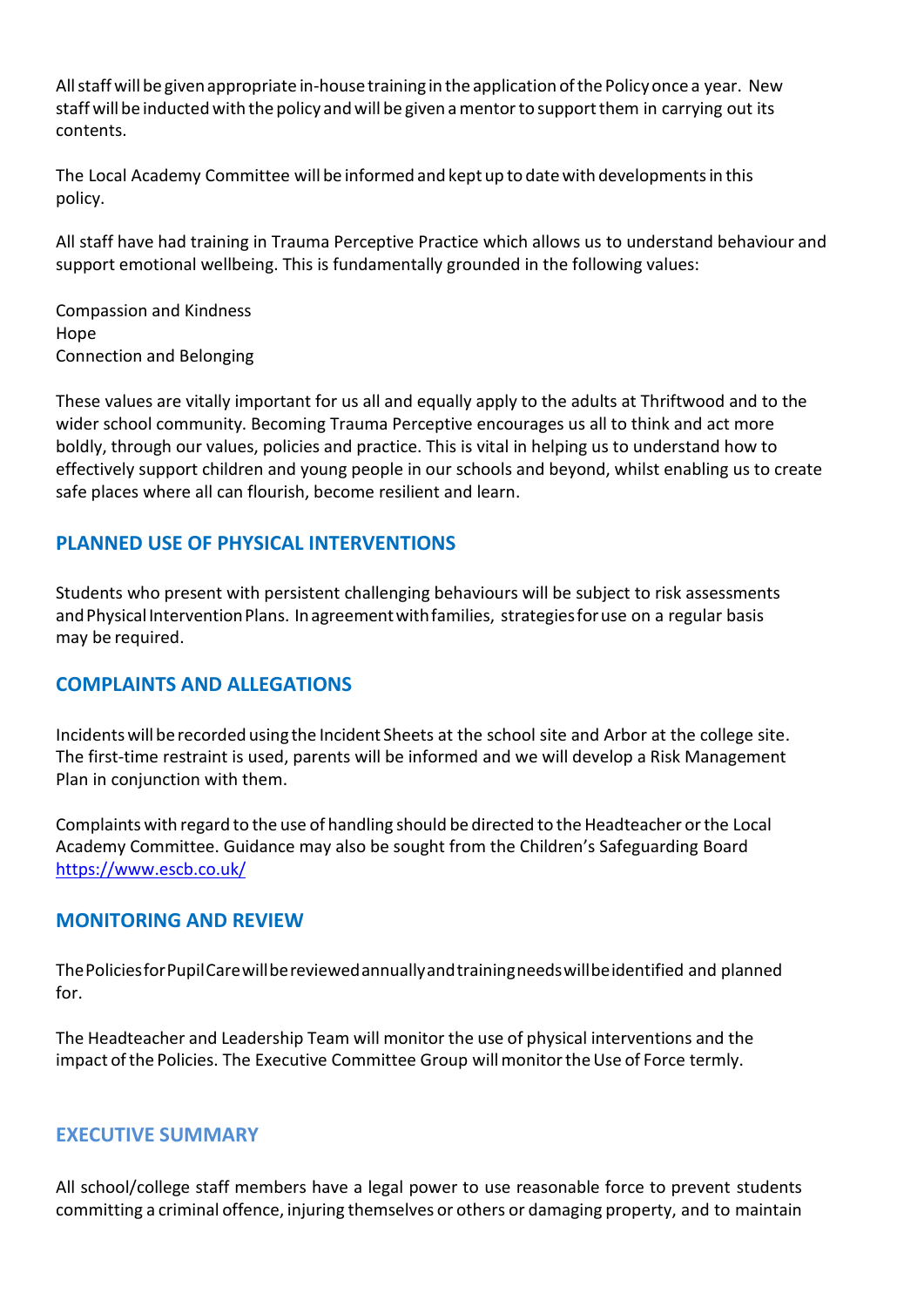good order and discipline.

Staff members can sometimes be worried that using force will lead to false allegations of unreasonable or unlawful conduct in the form of a complaint or legal action. But if the force used is reasonable all staff will have a robust defence against any accusations. This guidance is intended to help staff feel more confident about using force when they think it is right and necessary.

Whether the force used is reasonable will always depend on the particular circumstances of the case and the test is whether the force used is proportionate to the consequences it is intended to prevent. This means the degree of force used should be the minimum needed to achieve the desired result.

In schools, force is generally used for two different purposes – to control students and to restrain them.

- Control can mean either passive physical contact (e.g. standing between students or blocking a student's path) or active physical contact (e.g. leading a student by the hand or arm, or ushering a student away by placing a hand in the centre of the back). •
- When members of staff use "restraint" they physically prevent a student from continuing what they were doing after they have been told to stop. The use of restraint techniques is usually used in more extreme circumstances, such as when two students are involved in a fight and physical intervention is needed to separate them. •

Some examples of situation where reasonable force might be used are:

- to prevent a student from attacking a member of staff, or another student, or to stop a fight between two or more students;
- to prevent a student causing deliberate damage to property;
- to prevent a student causing injury or damage by accident, by rough play, or by misuse of dangerous materials or object;
- to ensure that a student leaves a classroom where the student persistently refuses to follow an instruction to do so;
- to prevent a student behaving in a way that seriously disrupts a lesson; or
- to prevent a student behaving in a way that seriously disrupts a school sporting event or school visit.
- To prevent a student causing physical harm to themselves.

#### **SCREENING AND SEARCHING STUDENTS**

At our school we are all aware that there are two sets of legal provisions which enable school staff to confiscate items from students:

'The general power to discipline' and the 'Power to search without consent'; from the 'Behaviour and discipline in Schools - Advice for headteachers and school staff' (January 2016) Behaviour and Discipline in Schools - [A guide for headteachers and school staff final draft.docx](https://assets.publishing.service.gov.uk/government/uploads/system/uploads/attachment_data/file/488034/Behaviour_and_Discipline_in_Schools_-_A_guide_for_headteachers_and_School_Staff.pdf)  [\(publishing.service.gov.uk\)](https://assets.publishing.service.gov.uk/government/uploads/system/uploads/attachment_data/file/488034/Behaviour_and_Discipline_in_Schools_-_A_guide_for_headteachers_and_School_Staff.pdf)

From this guidance our staff understand that they may confiscate items that are of high value, deemed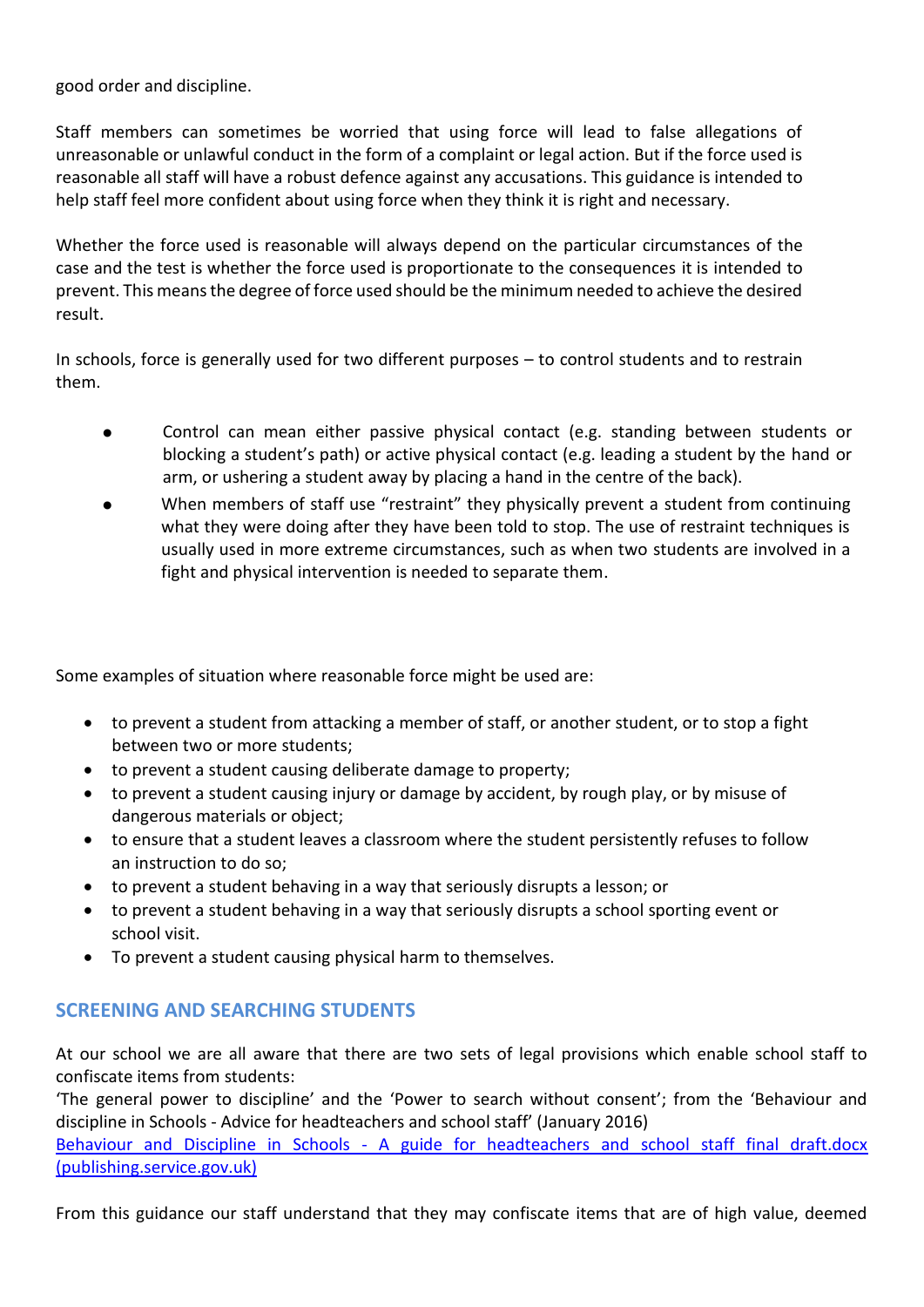inappropriate and are against the school policies or are causing concern. Where a specific policy about the item does not exist, the teacher should use their discretion about whether the item is returned to the child or to their parent/guardian. Items returned to the child should usually be returned no later than the end of that school day. If the item needs collecting by a parent/guardian, the teacher should ensure that the parent/guardian is made aware that an item has been confiscated – either through the child or via text/phone call. Where the item is of high value or deemed inappropriate, contact should be made directly with the parent/guardian.

Staff do have the power to search without consent for "prohibited items" including:

- knives and weapons
- alcohol
- illegal drugs
- stolen items
- tobacco and cigarette papers
- fireworks
- pornographic images

any article that has been or is likely to be used to commit an offence, cause personal injury or damage to property; and any item banned by the school rules which has been identified in the rules as an item which may be searched for. The legislation DfE sets out what must be done with prohibited items found as a result of a search.

#### **RISK MANAGEMENT PLAN**

Students identified with specific behavioural needs have a Risk Management Plan in place (see Appendix). This document details the behaviour causing concern, primary indicators and strategies that need to be implemented to ensure the student is safe and their behaviour supportedeffectively. ThePlanissharedwithparents and reviewed regularly.

#### **HOME SCHOOL LIAISON**

As part of the student support structure, the Pastoral and Family Engagement Manager works specifically with children and their parents and carers ensuring that communication between home and school is effective and supportive. Their activities may include:

- Supporting parents with issues at home
- Acting asmediator between students, parents and carers
- Workinginpartnershipwithotheragencies
- Supportingstudentswithbehaviourinschool
- Supporting students one-to-one with home/school issues

#### **THRIFTWOOD VALUES**

Thriftwood School and College have a code that is promoted and helpsto contribute to the positive ethos throughout the academy. College have an adapted version that reflects the students increasing age and maturity level. These codes are constantly referred to and we expect our students and staff to demonstrate them.

| <b>School 'Thriftwood Code'</b> | College 'ENRICH' |
|---------------------------------|------------------|
|---------------------------------|------------------|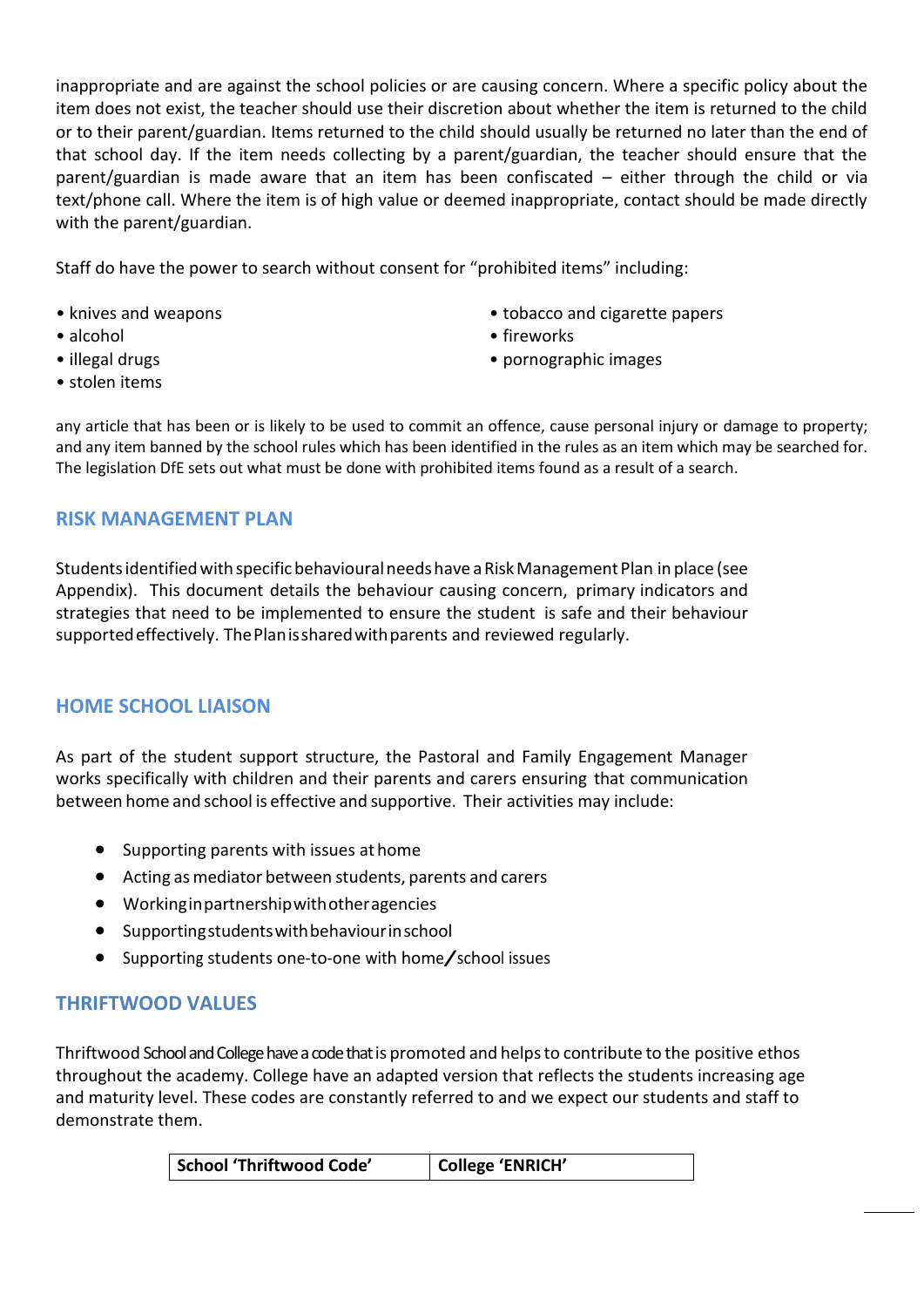| Show Respect          | Enterprise<br>$\bullet$ |
|-----------------------|-------------------------|
| Be Kind               | <b>Nurture</b>          |
| Listen well           | Respect<br>$\bullet$    |
| Work hard             | Integrity<br>$\bullet$  |
| Tell the truth        | Compassion              |
| Take care of property | Honesty                 |
| Be friendly           |                         |
|                       |                         |

#### **REWARDS**

Eachpartoftheacademyusesavarietyofrewardswhichcelebrateboth academicandpersonal achievement. Celebrationassembliesrecognisethebroad range of pupils' accomplishments. Rewards at college are different than at school to reflect the increasing age and maturity levels of the students and to prepare them for the workplace. Rewards mayinclude:

| <b>School</b>                    | College                              |
|----------------------------------|--------------------------------------|
| <b>Stars and Thrifts</b>         | <b>Praise Postcards</b><br>$\bullet$ |
| <b>Stickers</b><br>$\bullet$     | Certificates<br>$\bullet$            |
| House points<br>$\bullet$        | Special mentions in<br>$\bullet$     |
| Certificates<br>$\bullet$        | assemblies                           |
| <b>Trips Out</b><br>$\bullet$    | Assigned<br>$\bullet$                |
| Time/Free<br>Golden<br>$\bullet$ | responsibilities                     |
| Time                             | <b>Tutor Cup</b><br>$\bullet$        |
| Star of the Week<br>$\bullet$    |                                      |

#### **THE HOUSE SYSTEM**

The **school** is divided into houses

- Springfield
- Chelmer
- Hylands
- Baddow

The pupils will be rewarded with house points for good work, behaviour and citizenship. There are inter-house competitions and events throughout the year and a trophy is awarded for the house with the most points in the summer term.

The **college** does not operate a house system as we are preparing students to enter the workplace. However, a sense of community and working together is promoted through tutor group events and challenges.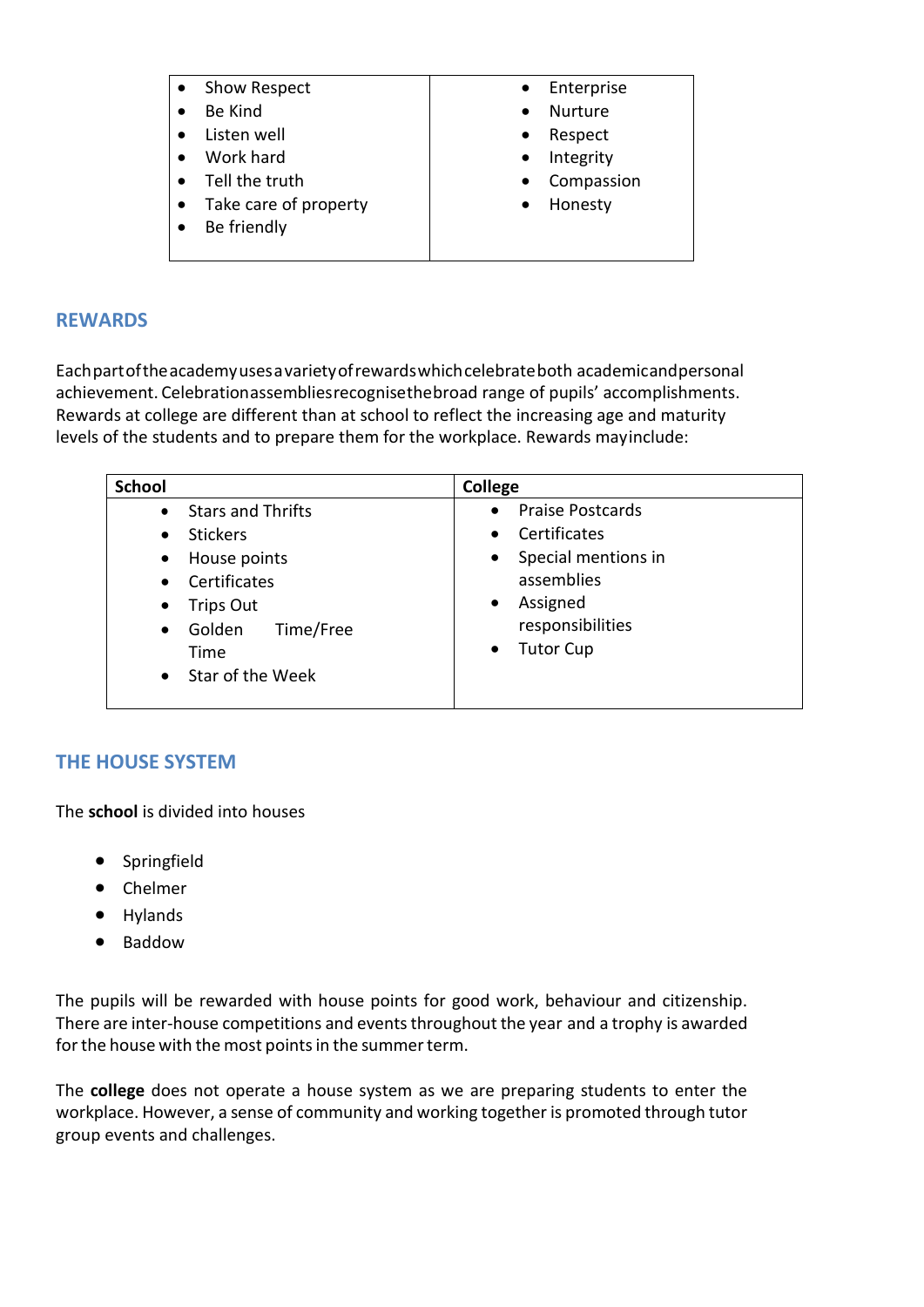#### **ASSEMBLIES**

#### **School**

Duringtheweekeachdepartmentwillpresentassembliespromotingthespiritual, moral, social and cultural curriculum. Therewillalsobecelebrationassemblies and collective reflection time.

#### **College**

Every Friday, the whole college comes together for an assembly. Throughout the year this is led by a variety of people including senior leadership, whole tutor groups/tutors, special guests. We use this time to explore spiritual, moral, social and cultural issues. Celebration of achievements is also an integral part of this time.

#### **SANCTIONS**

Throughout the academy, setting high expectations for behaviour means that sanctions will be used in order to main the standards we set.

Sanctions used in school/college may include:

- Loss of parts/all of break times/lunch times
- Removal of pupils from peers
- Removal from own class to anotherclass
- Time out
- Missing trips
- Reporting to parents
- Loss of privileges/golden time (at school)

Should behaviours be deemed to be more serious than not following the Thriftwood Code/ENRICH code then more formal sanctions will be used. These may include:

- Fixed term exclusions
- Permanent exclusions

To find guidance for Essex protocols regarding exclusion follow this link:

[https://assets.publishing.service.gov.uk/government/uploads/system/uploads/attachment\\_data/file/](https://assets.publishing.service.gov.uk/government/uploads/system/uploads/attachment_data/file/) 921405/20170831 Exclusion Stat guidance Web version.pdf

#### **PROCEDURES AND PRACTICE**

Staffareawareofwhatconstitutesunacceptablebehaviourinouracademyandwill use thefollowing procedure to ensurea consistent andwellmanaged approach.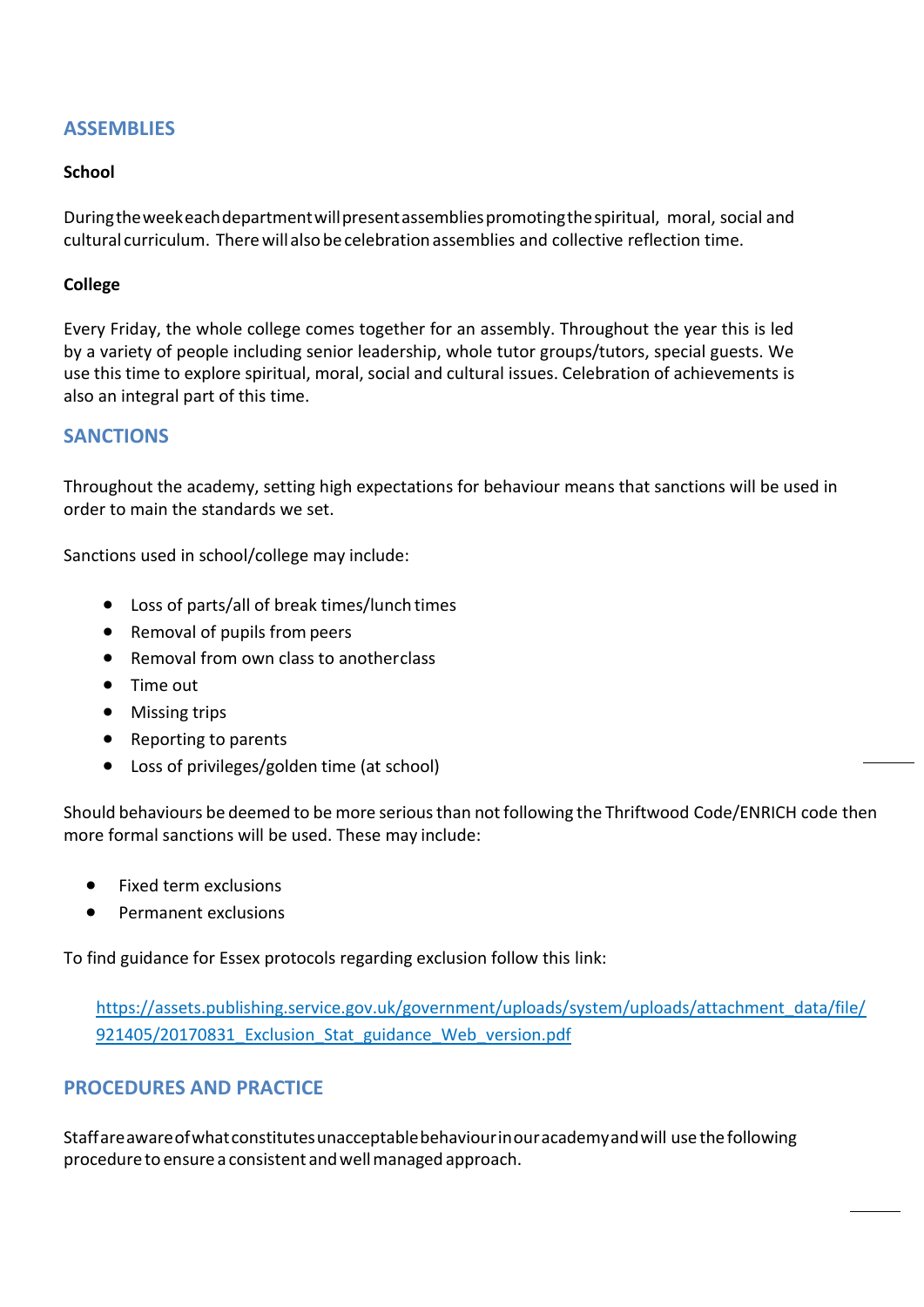The procedure for managing behaviour is as follows:

#### **IN CLASS STRATEGIES**

- Identify situation causing difficulty
- Warning systems / cards
- Tactical ignoring
- Distract/redirect
- Redeploy human resources
- Behaviour book /Arbor reporting at college
- Threat of external strategies
- Deferred consequences

#### **EXTERNAL STRATEGIES**

- Behaviour book monitored by Head of Department at school/Arbor monitored by Phase Leaders at college
- Contact with parents
- Time out
- Call for a visit from Senior Leadership
- Removal of pupil from class

#### **INCIDENTS**

Anymoreseriousincidentsoccurringinschoolarerecordedintheincidentbook and on Arbor. These incidents are recorded under the following circumstances:

- where an action has caused harm to another pupil or member of staff
- where any damage to property has beencaused
- where any serious/disruption/verbal abuse has occurred
- whereanystudenthasbeenhandlede.g.passivelyrestrained,removed, guided, calmed

School: Incident sheets should be completed by the individual involved, the sheet is then passed to the School Lead. These sheets are also seen by the Pastoral Lead and Head of department. Any actions taken are recorded e.g. phone call home.

**College**: Incidents should be recorded on Arbor by the individual involved. The Phase Leaders monitor recorded incidents. The College Lead and Pastoral team also monitor the incidents. Any actions taken are recorded e.g. phone call home.

#### **PARENTAL INVOLVEMENT**

Parents will be asked to support the academy policy for behaviour by:

- Promotion of the Thriftwood/ENRICH Code at home
- Attending relevant meetings throughout theyear
- Communicatingwithstaffappropriatelythroughhomeschool diaries, e-mail, phone
- Support the school to administer sanctions